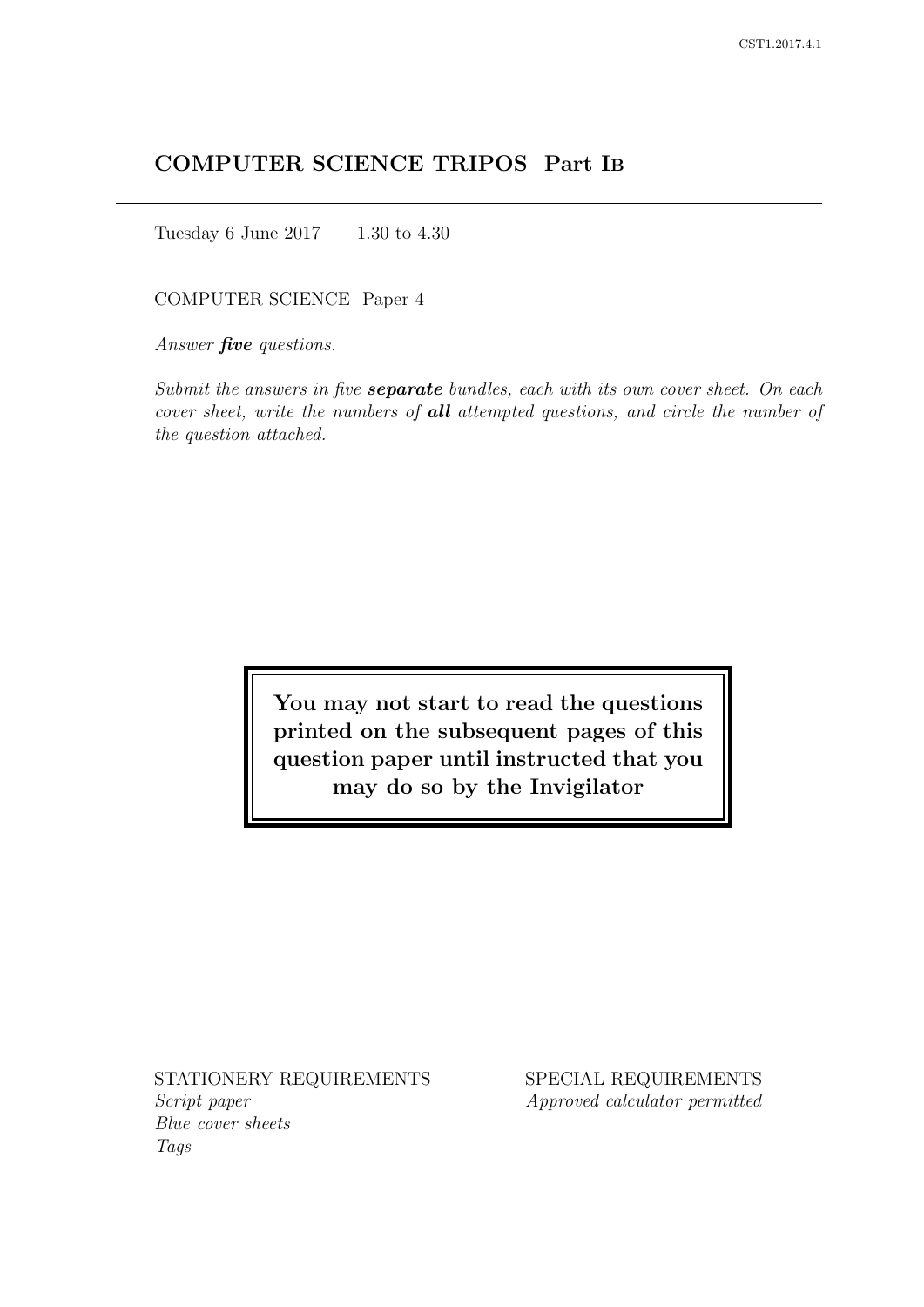## 1 Artificial Intelligence

EvilRobot has two dogs called Fido and Fifi. All three of them enjoy pie and sausages so much that they like to steal them. At the beginning of the day the butcher has some sausages and the pieShop has some pie. Also, EvilRobot and his pets are at home, but they aim to end the day having relieved the local businesses of their products.

- (a) Give a detailed definition of a Constraint Satisfaction Problem (CSP). Include in your answer a definition of what it means for an assignment to be consistent and to be *complete*, and for an assignment to be a *solution*. [4 marks]
- (b) Consider the constraint C on four variables  $\{V_1, V_2, V_3, V_4\}$  each of which has the domain {true, false}, with

```
C = \{(true, true, true, true)\}(true, false, true, false)
      (false, true, false, false)
      (false, false, false, true)
      (false, false, true, true)}.
```
Explain how this constraint can be replaced by a collection of binary constraints having an identical effect. [3 marks]

- (c) Describe the state-variable representation for planning problems. Illustrate your answer by showing how the action of EvilRobot (or one of his pets) stealing something could be represented in the scenario set out at the beginning of this question. [5 marks]
- (d) Explain how the state of a planning problem can be represented in the state-variable representation. [2 marks]
- $(e)$  Using your example of the stealing action provided in part  $(c)$ , explain how this planning problem might be translated into a CSP. You should include in your explanation examples of the translation for actions, state variables, and action preconditions and action effects, but you need not describe the translation for frame axioms. [6 marks]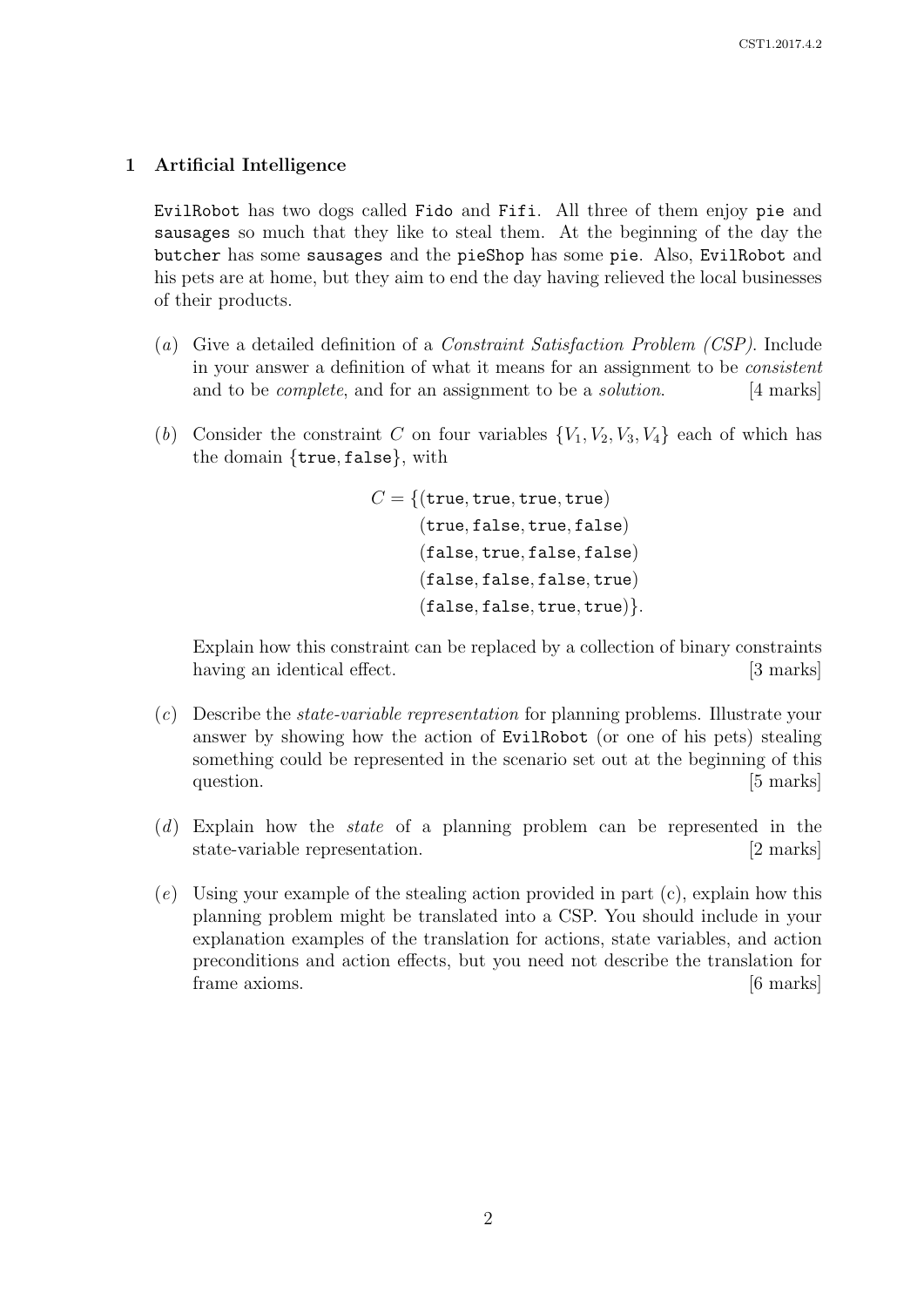#### 2 Artificial Intelligence

This question is about *neural networks*. We consider initially *multilayer perceptrons* with nodes of the following kind.



(a) Derive an expression for the gradient  $\frac{\partial E_i(w)}{\partial w_j}$  for weight w<sub>j</sub> in an output node when  $E_i(\mathbf{w})$  is the error for the *i*th example

$$
E_i(\mathbf{w}) = \frac{1}{2}(y_i - h(\mathbf{w}; \mathbf{x}_i))^2,
$$

 $h(\mathbf{w}; \mathbf{x}_i)$  is the output of the complete network for the *ith* example, and  $\sigma(a) = a$ . You need only derive the expression for the output node. [3 marks]

(b) Derive an expression for the gradient  $\frac{\partial E_i(w)}{\partial w_j}$  for weight w<sub>j</sub> in an output node when  $\sigma(a) = 1/(1 + \exp(-a))$  and the error for the *i*th example is

 $E_i(\mathbf{w}) = -y_i \log h(\mathbf{w}; \mathbf{x}_i) + (1 - y_i) \log(1 - h(\mathbf{w}; \mathbf{x}_i)).$ 

You may use the fact that  $d\sigma(a)/da = \sigma(a)(1-\sigma(a))$ . You need only derive the expression for the output node. [7 marks]

(c) In the standard backpropagation algorithm the central quantity of interest for each node N is  $\delta = \partial E_i(\mathbf{w})/\partial a$ . It is proposed that, instead of using nodes in the form presented above, we introduce functions  $\phi_i$  and construct multilayer networks from nodes that compute  $z = \sigma(a)$  where

$$
a=\sum_{i=0}^n w_i \phi_i(\mathbf{z}).
$$

Here,  $\mathbf{z}^T = \begin{bmatrix} z_0 & z_1 & \cdots & z_n \end{bmatrix}$  and the functions  $\phi_i$  are fixed, having no further parameters. A multilayer perceptron is constructed from nodes of this kind. Give a detailed, general derivation of the formula for computing  $\delta$  for a non-output node N in this network, assuming you know the values of  $\delta$  for the nodes connected to the output of  $N$ . [10 marks]

3 (TURN OVER)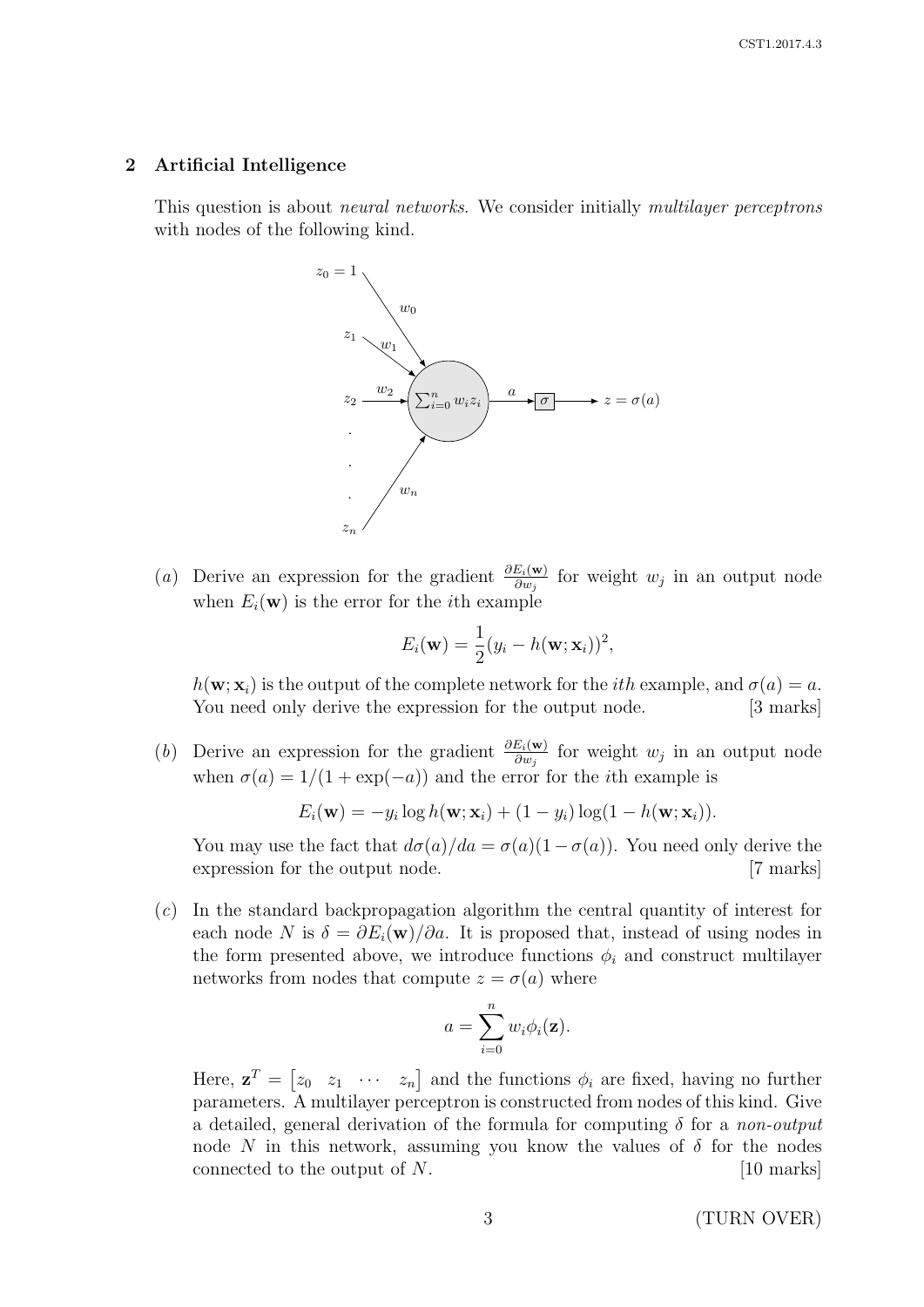## 3 Computer Graphics and Image Processing

Consider the calculation of light emanating from a point on a surface.

- (a) What is meant by the following terms? Explain how their contribution to the overall amount of reflected light is calculated.
	- $(i)$  Ambient illumination [2 marks]  $(ii)$  Diffuse reflection [4 marks]  $(iii)$  Specular reflection [4 marks]
- (b) Suppose that the surface is represented as a polyhedral mesh with triangular faces. Explain how illumination is calculated across a face using each of the following.
	- $(i)$  Gouraud shading [3 marks]
	- $(ii)$  Phong shading  $[3 \text{ marks}]$
- (c) Explain where the calculations for Gouraud and Phong shading should be performed when using OpenGL. [4 marks]

### 4 Computer Graphics and Image Processing

Consider display technologies for hand-held devices.

(a) Explain the principles of operation of each of the following. Note: You may illustrate your answers with a diagram.

| $(i)$ Liquid crystal displays | $[5 \text{ marks}]$ |  |
|-------------------------------|---------------------|--|
|-------------------------------|---------------------|--|

- $(ii)$  Electrophoretic (electronic paper) displays [5 marks]
- (b) Compare and contrast their characteristics. [6 marks]
- (c) Explain how liquid crystal and electrophoretic displays can show coloured images. [4 marks]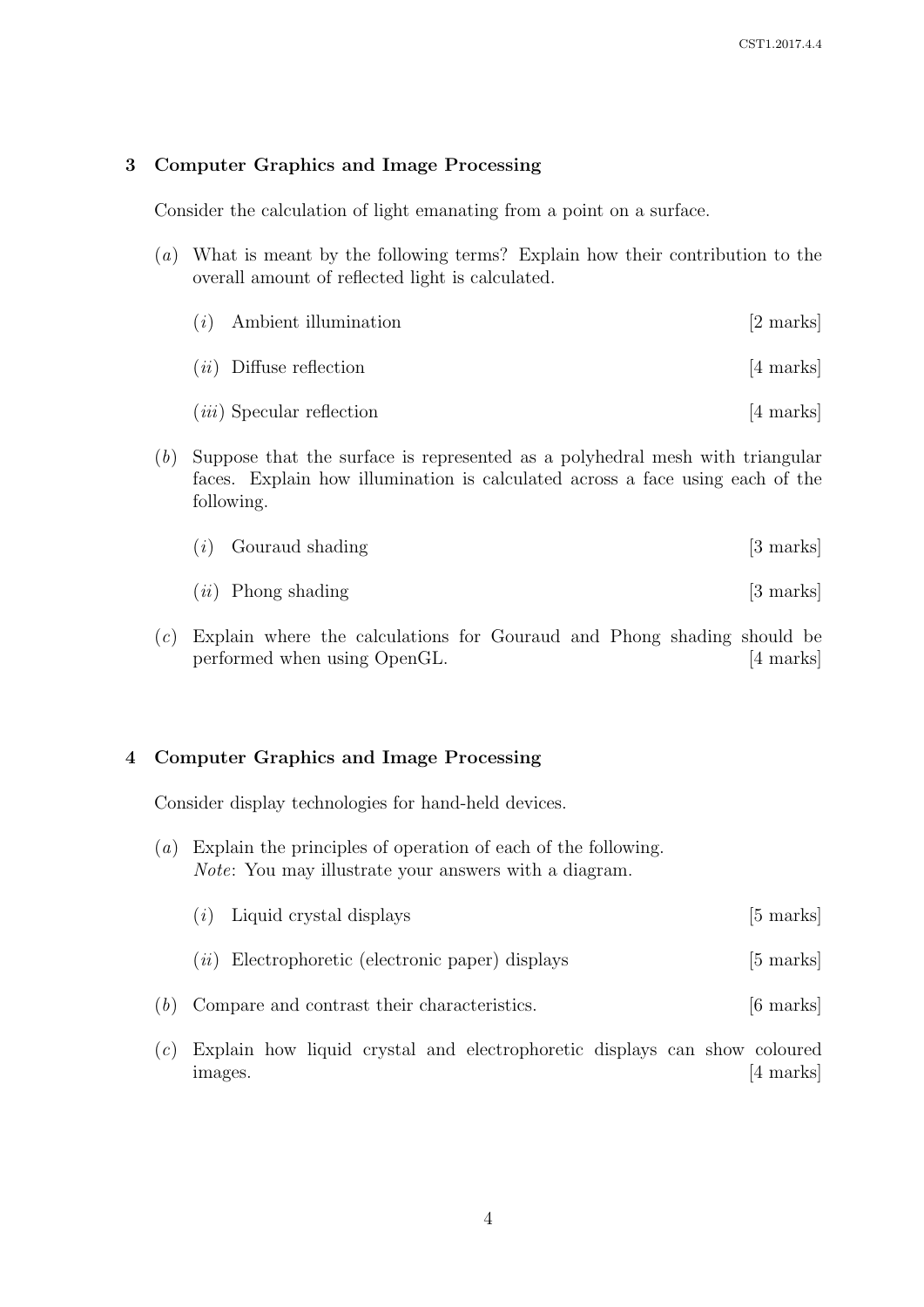#### 5 Databases

(a) Consider the following Entity-Relationship (ER) diagram.



Suppose we wish to implement this diagram in a relational database using three tables,  $S(\text{sid}, A), T(\text{tid}, C)$ , and  $R(\cdots)$ . Describe the schema you would use for R depending on the cardinality of the relationship.

| (i) | When R is a many-to-many relationship between S and T.               | [2 marks] |
|-----|----------------------------------------------------------------------|-----------|
|     | ( <i>ii</i> ) When R is a one-to-many relationship between S and T.  | [2 marks] |
|     | ( <i>iii</i> ) When R is a many-to-one relationship between S and T. | [2 marks] |

- $(iv)$  When R is a one-to-one relationship between S and T. [2 marks]
- (b) Suppose R is a many-to-one relationship. Rather than implementing a new table for  $R$ , can we modify one of the tables representing  $S$  or  $T$  to implement this relationship? Discuss the advantages and disadvantages of such a representation. [4 marks]
- (c) Suppose that we add the following diagram to our ER model.



Note that this implicitly defines a relationship between S and U resulting from the composition of relationships  $R$  and  $Q$ . Discuss the difficulties that you might encounter in attempting to implement this derived relationship directly in a table  $W$ . For example, would the results of evaluating this  $SQL$ 

```
select sid, tid, B, D
from R
join Q on R.tid = Q.tid
```
always be equivalent to the contents of such a  $W$ ? [8 marks]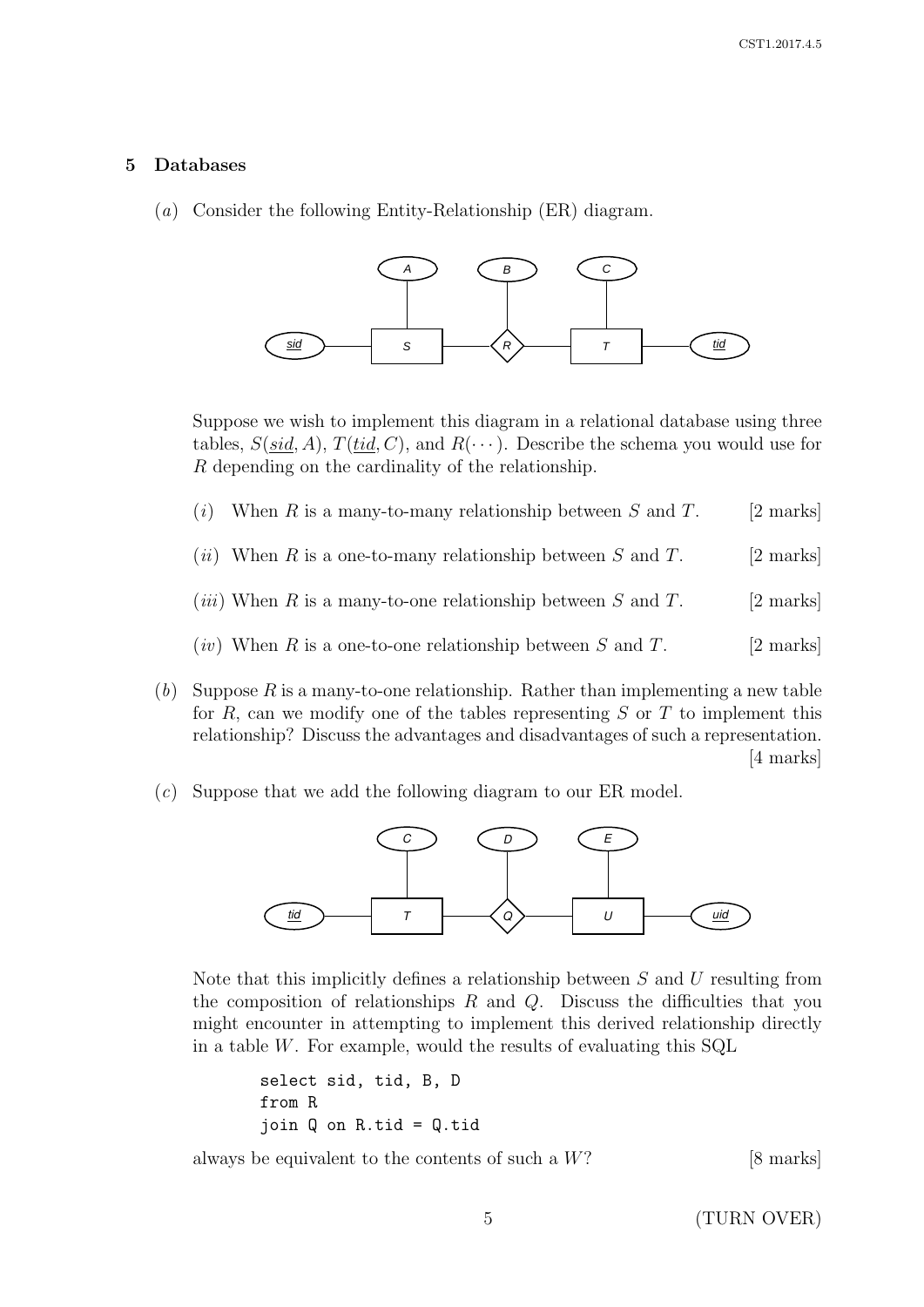### 6 Databases

Consider the following three tables.

| $S(\underline{sid}, A)$ | R(sid, tid, B) | T(tid, C)        |
|-------------------------|----------------|------------------|
| sid A                   | sid tid B      | tid C            |
| s1 a1                   | $sl$ t1 b1     | $t1 \quad c1$    |
| $s2 \text{ a}2$         | $s1$ $t2$ $b2$ | $t2 \quad c2$    |
| $s3 \text{ a}3$         | $s2$ t1 b4     | $t3 \text{ } c3$ |
|                         | $s2$ $t3$ $b5$ | $t4$ $c4$        |
|                         |                |                  |

(a) Represent the information in these three tables in a single table, using NULL values where needed. [4 marks]

(b) Represent the information in these three tables as three JSON objects, each associated with one of the values of the sid key. Is any information lost?

[4 marks]

- $(c)$  Represent the information in these three tables as four JSON objects, each associated with one of the values of the tid key. Is any information lost? [4 marks]
- (d) We now have three distinct ways of representing the same information (the original tables, one big table, and the collection of JSON objects from parts (b) and  $(c)$ ). Carefully compare and contrast these approaches and discuss their related advantages and disadvantages. [8 marks]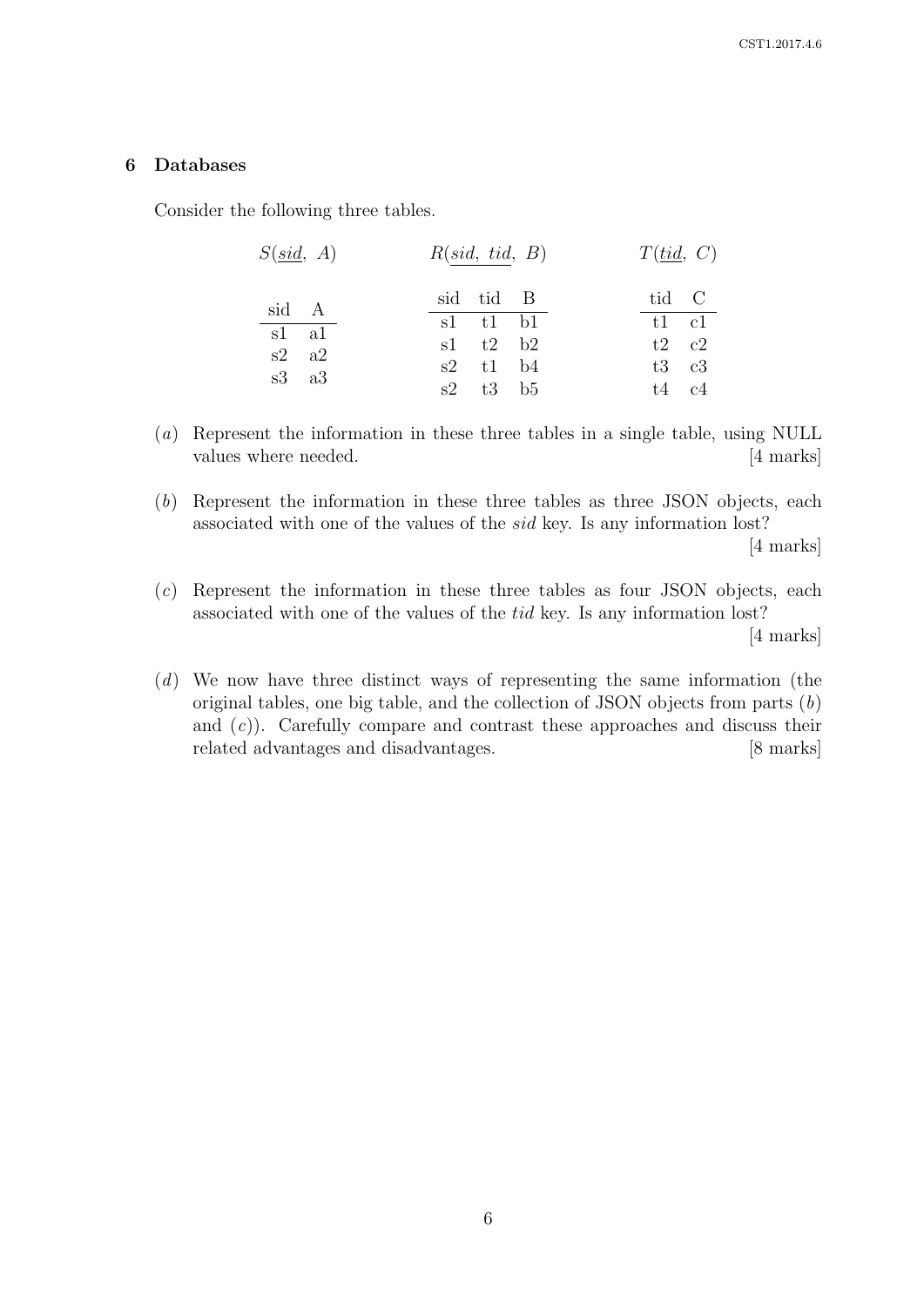## 7 Economics, Law and Ethics

You are commissioned by a customer to design a toy robot that children will be able to control using a smartphone app. This app will also enable them to program the robot using a simple scripting language. To simplify the networking, all communications between the app and the robot flow over wifi via your server.

- (a) Discuss the ethical and legal implications. [4 marks]
- (b) Your customer decides to incorporate a microphone so that the robot can also recognise spoken commands. To save battery life, the speech recognition will be done in the server. What effect does this have on the ethical and legal situation? [4 marks]
- (c) What practical advice can you give your customer about mitigating the legal risks? [4 marks]
- (d) Your customer now wants to include a camera so that the robot can recognise gestures as well. Does this create any further ethical or legal risks, and if so, what might be done about them? [4 marks]
- $(e)$  How might the situation be affected by Brexit? [4 marks]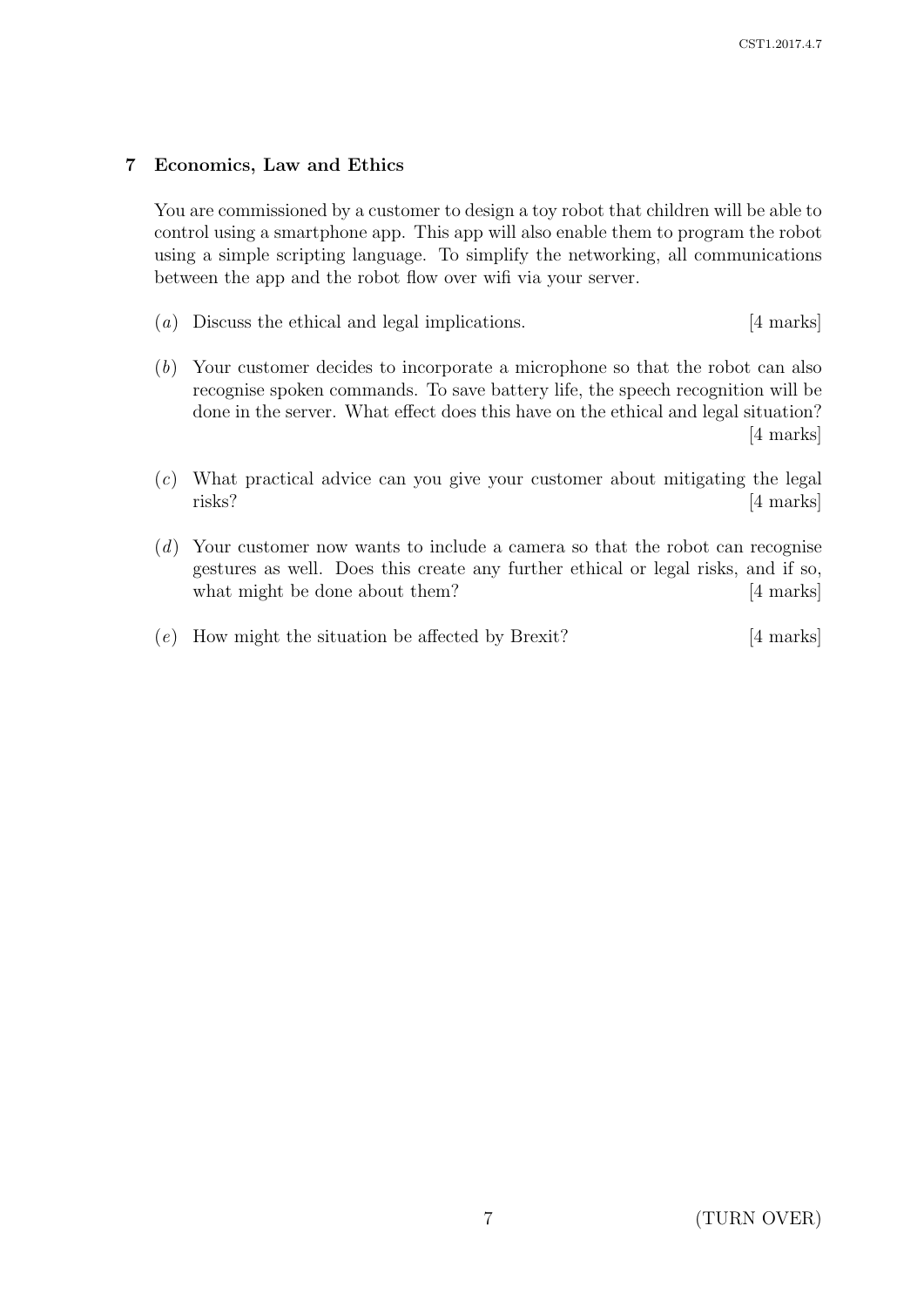#### 8 Security I

- (a) NybbleCrypt is a block cipher optimized for use in exam questions. It has a block size of 4 bits and a key length of 64 bits. Each block can be written as a single hexadecimal digit, for example  $5 \oplus 9 = c$ .
	- (i) The NybbleCrypt encryption function for a particular key K is given in the following table:

| $m$ 0123456789abcdef                       |  |  |  |  |  |  |  |  |
|--------------------------------------------|--|--|--|--|--|--|--|--|
| $E_K(m)$   c 8 2 7 d 0 6 1 a e f 4 b 9 5 3 |  |  |  |  |  |  |  |  |

Decrypt the following messages, which were encrypted using  $E_K$  under the following modes of operation, respectively:

- (A) ECB mode:  $c994f88$  [2 marks]  $(B)$  CBC mode: b144f [3 marks] (C) OFB mode: eae26 [3 marks]
- (ii) Calculate the CBC-MAC of the following message, using the same key  $K$ as in part  $(a)(i)$  above: face [2 marks]
- (*iii*) NybblePay point-of-sale card terminals send 4-digit customer PINs to the bank's transaction-processing centre for verification. The bank's reply to the terminal consists of a 7-digit message in the following format:
	- (A) 4-digit PIN  $m_1 m_2 m_3 m_4$
	- (B) 2-digit result code  $m_5m_6$ : 10 if the PIN was correct, e1 if not
	- (C) check digit  $m_7 = m_1 \oplus \cdots \oplus m_6$  (the bit-wise XOR of previous digits)

This reply is sent OFB-encrypted using the NybbleCrypt blockcipher. You have intercepted such a ciphertext message: a59defc2. You are confident that it contains the result code  $m_5m_6 = e1$  for an incorrect PIN. Without knowing the encryption key  $K$ , modify the ciphertext message such that after decryption it shows the result code for a correct PIN, and a matching check digit, while preserving the included PIN. [5 marks]

(b) NybbleShuffle is a transposition cipher that operates on blocks of 32768 bytes. It splits each such block into 4-bit subblocks, and then rearranges these subblocks in pseudo-random order, under the control of a secret key  $K$ , in order to form the 32768-bytes long ciphertext block that it outputs. What is the smallest number of test blocks that you have to feed into an instance of the NybbleShuffle cipher in order to unambiguously reconstruct the permutation of subblocks that it applies, and how do you construct these test blocks? [5 marks]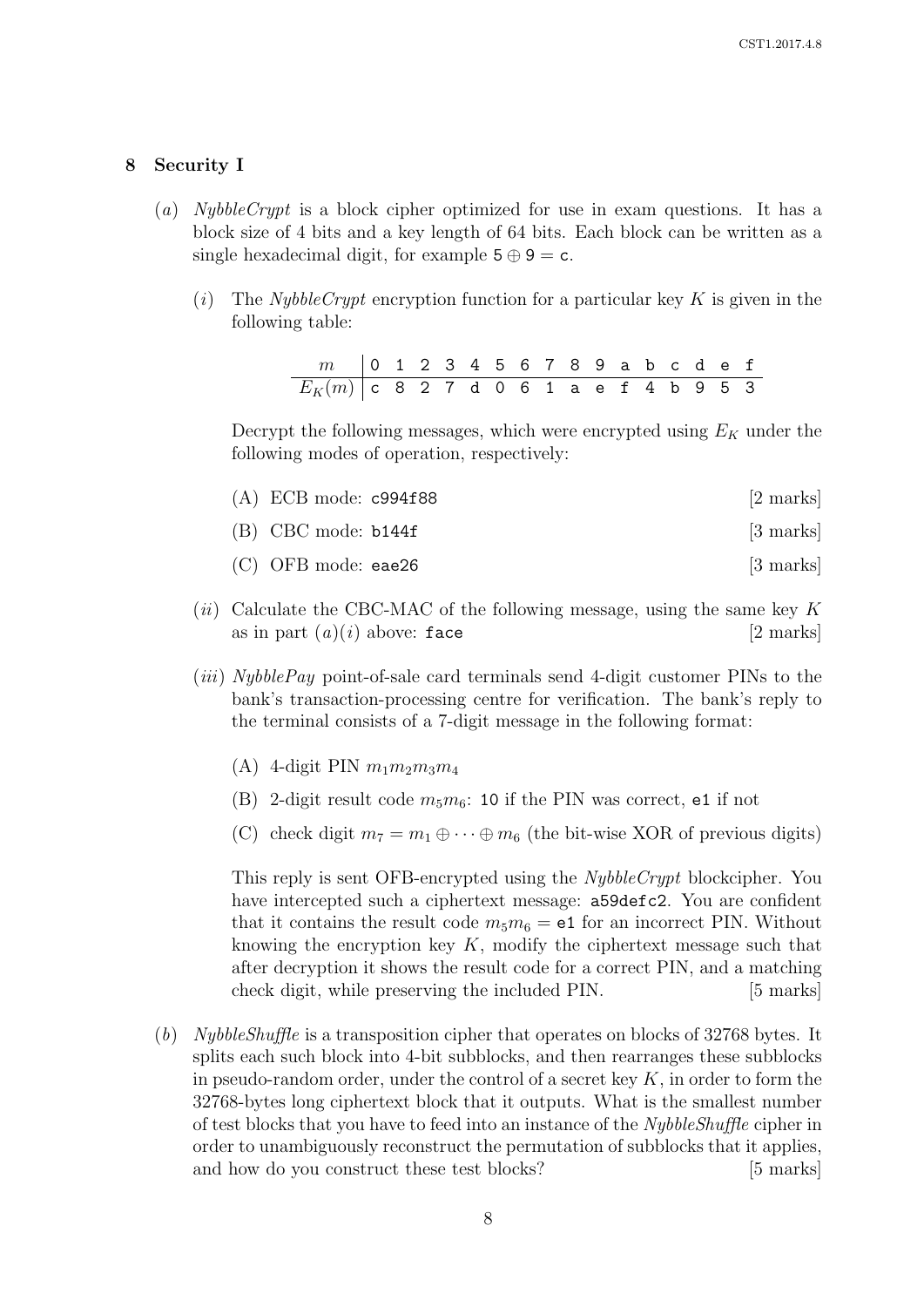## 9 Security I

- (a) Let  $\mathsf{Enc}_{K_{\mathbb{R}}}$  be the encryption function of an encryption scheme that provides indistinguishability under chosen plaintext attack (CPA security). Let  $\mathsf{Mac}_{K_M}$  be a message-authentication-code function that provides existential unforgeability. Named below are three techniques for applying these two functions together to a message M. For each of them
	- briefly explain how  $\mathsf{Enc}_{K_{\mathrm{E}}}$  and  $\mathsf{Mac}_{K_{\mathrm{M}}}$  are combined, and
	- state whether the resulting construct is likely to provide indistinguishability under chosen ciphertext attack (CCA security):
	- $(i)$  encrypt-and-authenticate [2 marks]
	- (*ii*) authenticate-then-encrypt [2 marks]
	- (*iii*) encrypt-then-authenticate [2 marks]
- (b) How can an attacker calling the C function parse\_text below cause a buffer overflow? Explain how and why this works. [6 marks]

```
#include <stdlib.h>
#include <string.h>
#define BUFLEN 4096
int check(int n) {
  if (n > BUFLEN) abort();
  return n;
}
void parse_text(char *text, size_t len) {
  char buf[BUFLEN];
  memcpy(buf, text, check(len));
  /* ... */
}
```
- (c) Many Unix system administrators create a personal group for each of their users with this user as the sole member.
	- $(i)$  What is the purpose of such a group? [2 marks]
	- (*ii*) Such personal groups typically have the same name and integer identifier as the corresponding user identifier. Is this practice compatible with the Windows NT mechanism for identifying users and groups? [2 marks]
- (d) Give two examples for resources where an operating system is expected to implement residual information protection and two alternative mechanisms for implementing it. What are their tradeoffs and threat assumptions? [4 marks]